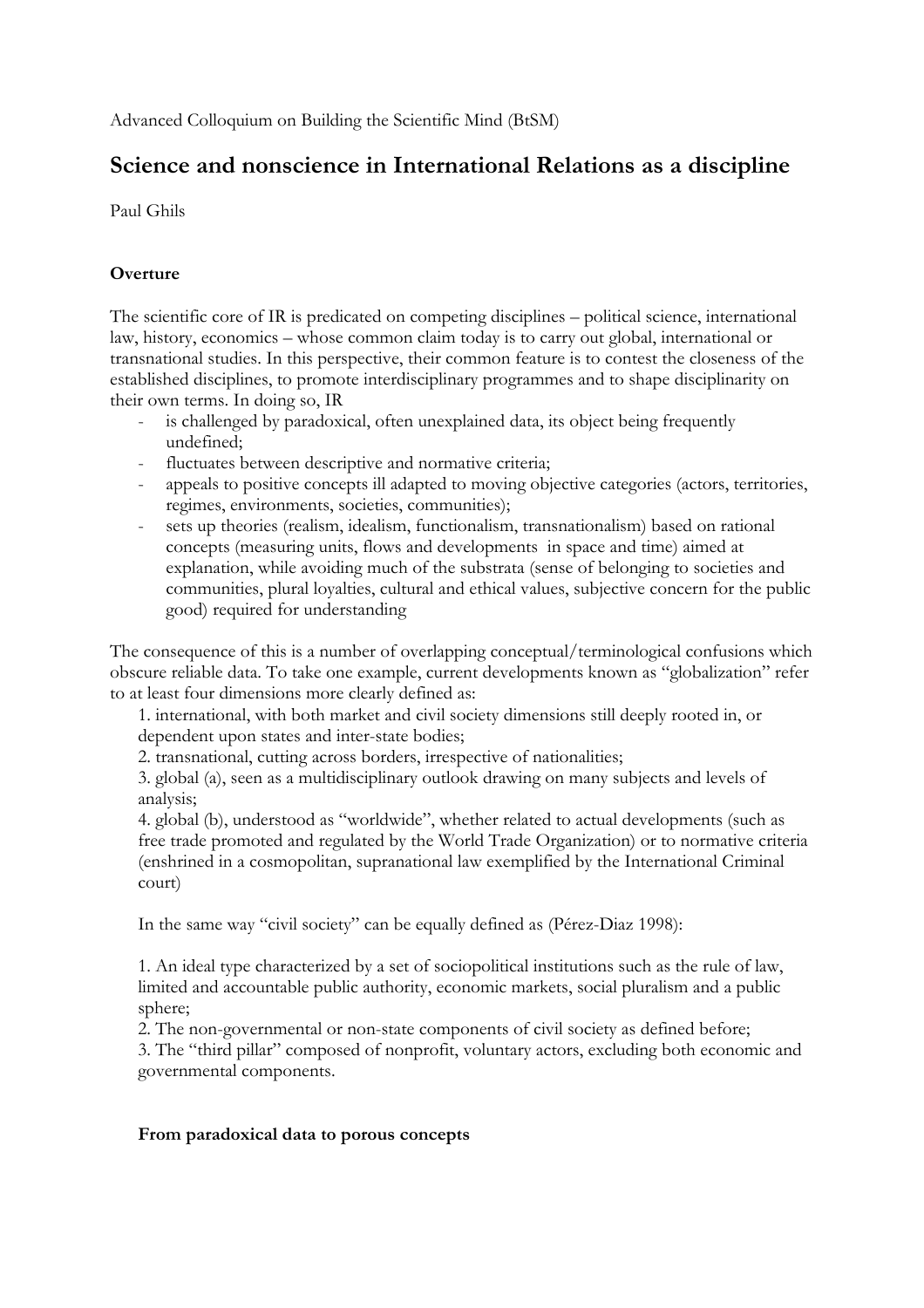Obviously, the blame should not be put on supposedly "inappropriate" concepts and terms, but on the non-recognition of the fuzzy, loose and changing relationships between observed or perceived data and available descriptive patterns, possibly explanations. Further examples would be:

- moving boundaries between categories of actors (states, market, civil society organizations), insofar as 1. most civil society entities depend on subsidies, subventions, grants, low-interest loans and services provided by the state (Mosher in Chamber, 219); 2. Democracies cannot survive without a healthy civil society; 3. an excessive deregulation of the market economy leads to a retreat of the state, societal fragmentation, social conflicts and a declining sense of social/communal belonging;
- changing territories identified with political units (any historical atlas will show that national borders have never been stable); some ethnic groups have risen to statehood, while states of the past may have been absorbed into wider units
- territorial v. non-territorial patterns: geopolitical units (states) are confronted with nonterritorial depictions (religions and secular ideologies)

The analysis of a familiar conceptual unit such as "state" shows that it covers distinct, sometimes contradictory facts. An illustration of this can be found in Robert Cooper (2003)'s classification into premodern, modern and postmodern states. The "premodern" world (Congo, Somalia, Afghanistan, Liberia) refers to a state that no longer fulfils Weber's criterion of having the legitimate monopoly on the use of force, as a consequence of past abuse of that monopoly, lost legitimacy, chaos due to domestic violence or international wars, or degeneration of state institutions leading to "failed states". "Modern" states (US, Russia, China, India) are classical states with strong institutions, firmly identified with the idea of sovereignty and non-interference in domestic affairs, retaining the monopoly of force and prepared to use it against each other. Finally, "postmodern" implies interference in each other's domestic affairs, the acceptance of jurisdiction of international courts and the recognition that state sovereignty and independence have been voluntarily limited (the European Union being a typical, actually a unique case).

### **Reasonable theories, uncertain philosophies**

Paradoxical facts brought into theory will result in a conflict between

- furthering the workings of a universal Reason through abstract, legalistic and formal criteria, what Weber called "instrumental" rationality, conventionally associated with the predominance of states, the ideas of sovereignty and legitimate use of force in the interstate system (insofar as the concept of "system" can still be used here)
- emphasizing the role of non-state actors, deep historical forces and transnational flows (voluntary associations, cultural and religious communities, arguing that decisions should be made locally , not controlled by the state and its bureaucracies.

Confronted with changing patterns, loose concepts, fuzzy logical relations and conflictive norms, political philosophy has come to raise the essential question of how to restore a sense of community and re-establish both a public and a communal space to mediate the combined, but adverse effects of individualism in the West, religious fundamentalism in parts of the South, the demise of state sovereignty under the pressure of economic globalisation, ethnic violence or as a deliberate supranational option or, conversely, the return of the state under the threat of terrorism and the pressure of regional/ethnic claims.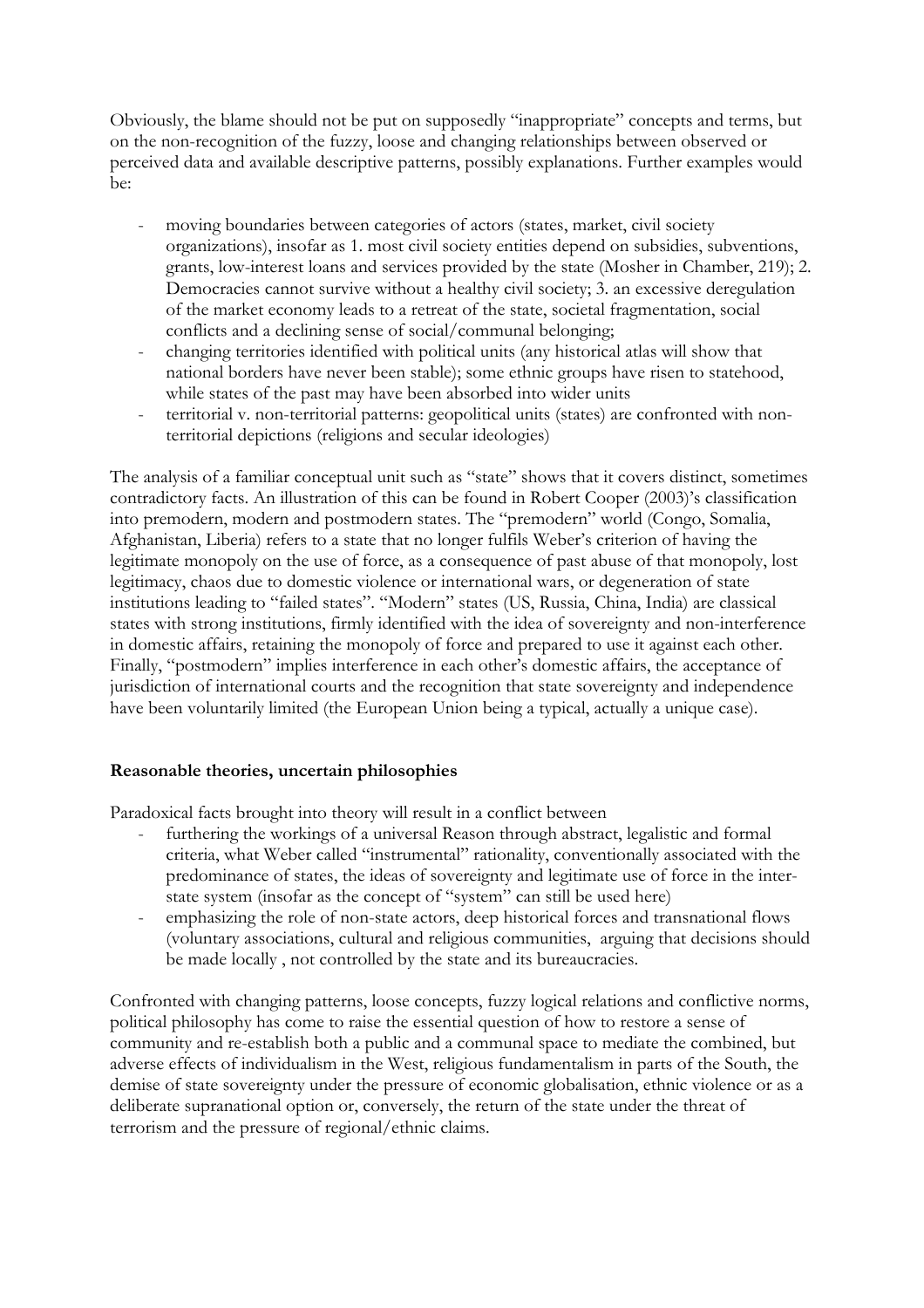In this sense, what is called for is an attempt to return to a reasonable (Toulmin 2001) scale of social life, which can deal with the coexisting, competing forms of premodern (requiring statebuilding), modern and postmodern (seeking to implement universal rights) reason and morality. Various solutions have been promoted: the UN as a philosophical – uncompleted - idea is directly linked with the cosmopolitan vision expressed by Kant. As a supranational body, the Security Council has a right to interfere with national policies to maintain or restore peace in cases of interstate conflicts. However, the UN is not allowed to interfere with domestic policies: state sovereignty implies the right of self-defence against foreign threats as well as an exclusive right to police internal affairs. In the same way, Kant had stated the right of all states to preserve their autonomy within a confederation of states (international law), while erecting a cosmopolitical, or transnational law whose subjects were human beings as such. In this sense, we are not even modern: as recently noted by Brian Urquhart (2005), "The word 'humanitarian', as it is now commonly used, is relatively recent; in many languages it does not even exist."

What is emerging is actually a partial overlapping of international law and global ethic, which leads to a confusion between norms s and values, the claims that norms should be just. A second asymmetry appears between the implementation of national norms within democratic states, and the intended transfer of similar norms into a global polity which does not exist. The action of international civil society for the creation of the International Criminal Court is a clear illustration of the clash between ethical demands and their dependency on *Realpolitik*. The challenge before us is to reconcile two opposing rationalities, the Hobbesian and Kantian paradigms. The former claims that disorder and chaos associated with humankind's "state of nature" can only be solved through social order imposed upon the individual. However, the impossibility of extending the social contract beyond the state's frontiers leaves IR in a state of anarchy, implying two contradictions: (1) that states have to be sovereign to guarantee internal peace but have to change their sovereign power to seal a pact of peace with other states; (2) that states are to defend their citizens' interests at the expense of other states. The latter paradigm suggest that states, on the contrary, are to follow the rules of international democracy, at the expense of individual sovereignty insofar as any of them is submitted to a supranational law. Habermas (1998) suggests that such contradictions should be solved by setting up a novel legal hierarchy, a law of law, submitting international law to cosmopolitical law.

### **Finale: complex thinking**

The indeterminacy of the internal and external workings of organisations, societies and communities, the complexity of their strategies, the implied plurality of loyalties for both groups and individuals, the emotional dimension pervading rational arguments make for a multilayered set of references from which citizens will experiment a constant tension, with repeated periods of catharsis. Human behaviour can no longer be one of indifference, a lack of concern even for the world at large, but will involve a constant learning process to strike temporary balances. Interpreting the social environment will be a complex process and processing (Wunenburger 1990), using a methodology based on mediation and negociation, explicitely recognizing subjective concern for the public good, whether local or global, while maintaining a flexible use of rational strategies.

#### **References**

Cooper Robert, *The Breaking of Nations. Order and Chaos in the Twenty-First Century*, London: Atlantic Books, 2003